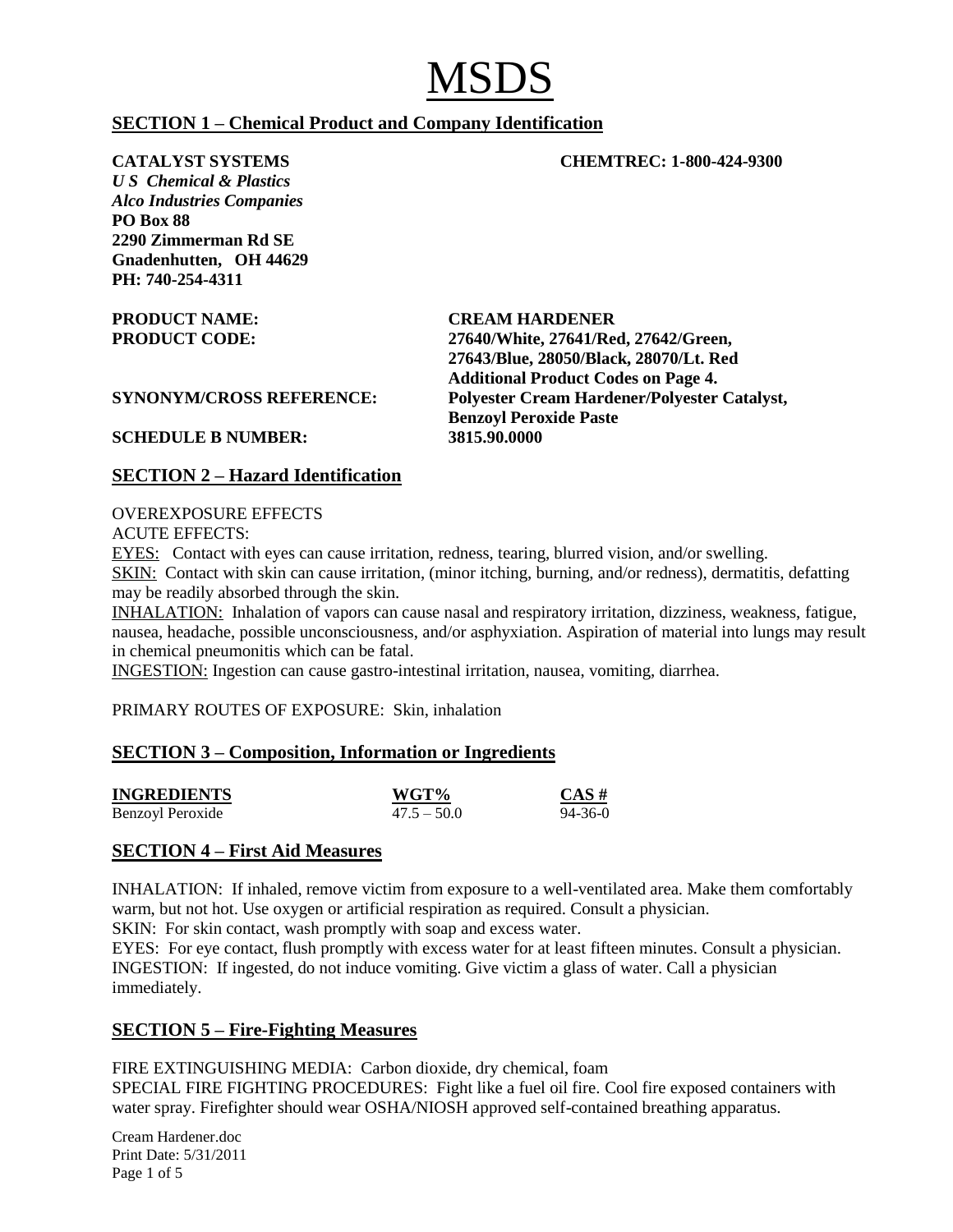UNUSUAL FIRE AND EXPLOSION HAZARD: Closed containers exposed to high temperatures, such as fire conditions may rupture.

# **SECTION 6 – Accidental Release Measures**

SPILLS, LEAK OR RELEASE: Ventilate area. Remove all possible sources of ignition. Avoid prolonged breathing of vapor. Contain spill with inert absorbent.

# **SECTION 7 – Handling and Storage**

STORAGE AND HANDLING: Use with adequate ventilation. Avoid contact with eyes and skin. Avoid breathing vapors. Do not store the product above 100°F/38°C. Do not flame, cut, braze weld or melt empty containers. Keep the product away from heat, open flame, and other sources of ignition. Avoid contact with strong acids, alkalis, and oxidizers.

## **SECTION 8 – Exposure Controls and Personal Protection**

| <b>INGREDIENTS</b> | $CAS \#$      | <b>TLV/PEL</b>                                 |  |
|--------------------|---------------|------------------------------------------------|--|
| Benzoyl Peroxide   | $94 - 36 - 0$ | Combustible when dry: TLV 5 mg/m <sup>3*</sup> |  |

\*Refer to 29 CFR 1910.0000, subpart Z.

Also see TLV for Chemical Substances and Physical Agents in the Work Environment (ACGIH).

RESPIRATORY PROTECTION: If component TLV limits are exceeded, use NIOSH/MSHA approved respirator to remove vapors. Use an air-supplied respirator if necessary.

VENTILATION: Use adequate ventilation in volume and pattern to keep TLV/PEL below recommended levels. Explosion-proof ventilation may be necessary.

PROTECTIVE GLOVES: To prevent prolonged exposure use rubber gloves; solvents may be absorbed through the skin.

EYE PROTECTION: Safety Glasses or goggles with splash guards or side shields.

OTHER PROTECTIVE EQUIPMENT: Wear protective clothing as required to prevent skin contact.

## **SECTION 9 – Physical and Chemical Properties**

APPEARANCE: Red, white, blue, green, or light red paste SPECIFIC GRAVITY: 1.20 VAPOR PRESSURE (mmHG): N/E BOILING POINT: Decomposes VAPOR DENSITY: (Air=1) >1 EVAPORATION RATE (Ethyl Ether = 1):  $\langle 1 \rangle$ VOLATILES BY WEIGHT: 10 - 20% SOLUBILITY IN WATER: Insoluble FLASH POINT: 184°F/84°C LOWER FLAMMABLE LIMIT %: N/E UPPER FLAMMABLE LIMIT %: N/E VOC: Grams/Liter = Nil  $Lbs/Gallon = Nil$ 

Cream Hardener.doc Print Date: 5/31/2011 Page 2 of 5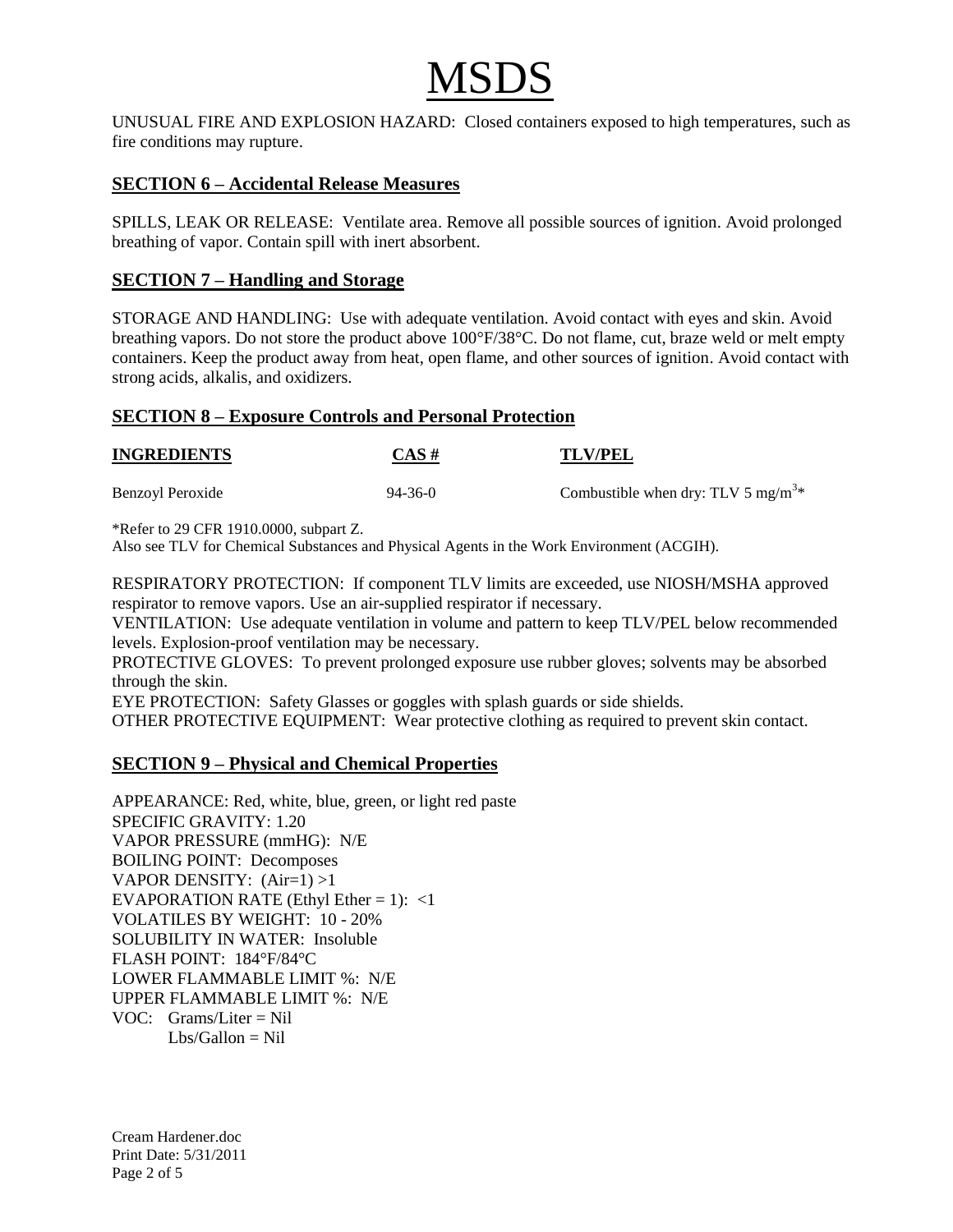### **SECTION 10 – Stability and Reactivity**

STABILITY: Stable CONDITIONS TO AVOID: Open flames, sparks, heat, electrical and static discharge. INCOMPATIBILITY MATERIALS TO AVOID: Strong acids, alkalis, oxidizers. HAZARDOUS DECOMPOSITION PRODUCTS: Carbon Dioxide, Carbon Monoxide, and Carbon. HAZARDOUS POLYMERIZATION: Will not occur.

#### **SECTION 11 – Toxicological Information**

CHRONIC EFFECTS: Overexposure to this material has apparently been known to cause the following effects in lab animals: skin damage and tumors.

| <b>CARCINOGEN: YES</b> |      | NOX  |
|------------------------|------|------|
| TERATOGEN:             | YES. | NO X |
| MUTAGEN:               | YES  | NO X |

**Benzoyl Peroxide has caused tumorogenic effects in laboratory animals.**

#### **SECTION 12 – Ecological Information**

None.

#### **SECTION 13 – Disposal Considerations**

WASTE DISPOSAL: Dispose of in accordance with local, state, and federal regulations.

#### **SECTION 14 – Transport Information**

**For Ground Transport:** In USA – In inner containers less than 500 grams each: Consumer Commodity ORM-D or Limited Quantity. In large containers, UN3108, Organic Peroxide Type E, Solid ( $\leq 52\%$ ) Dibenzoyl Peroxide as a paste), 5.2, PG II.

**For Air Transport:** Must be re-boxed to UN specified packaging. UN3108, Organic Peroxide Type E, Solid  $(\leq 52\%$  Dibenzoyl Peroxide as a paste), 5.2, Packaging Instruction 570.

**For Ocean Transport:** UN3108, Organic Peroxide Type E, Solid, 5.2, EMS#F-J, S-R (the activator is  $\leq$  52% Dibenzoyl Peroxide as a paste). Limited quantity if inner containers are less than 500 grams each.

#### **SECTION 15 – Regulatory Information**

#### CALIFORNIA PROPOSITION 65:

This product does not contain chemicals known to the State of California to cause cancer, birth defects, or other reproductive harm.

#### SECTION 313 SUPPLIER NOTIFICATION:

Cream Hardener.doc Print Date: 5/31/2011 Page 3 of 5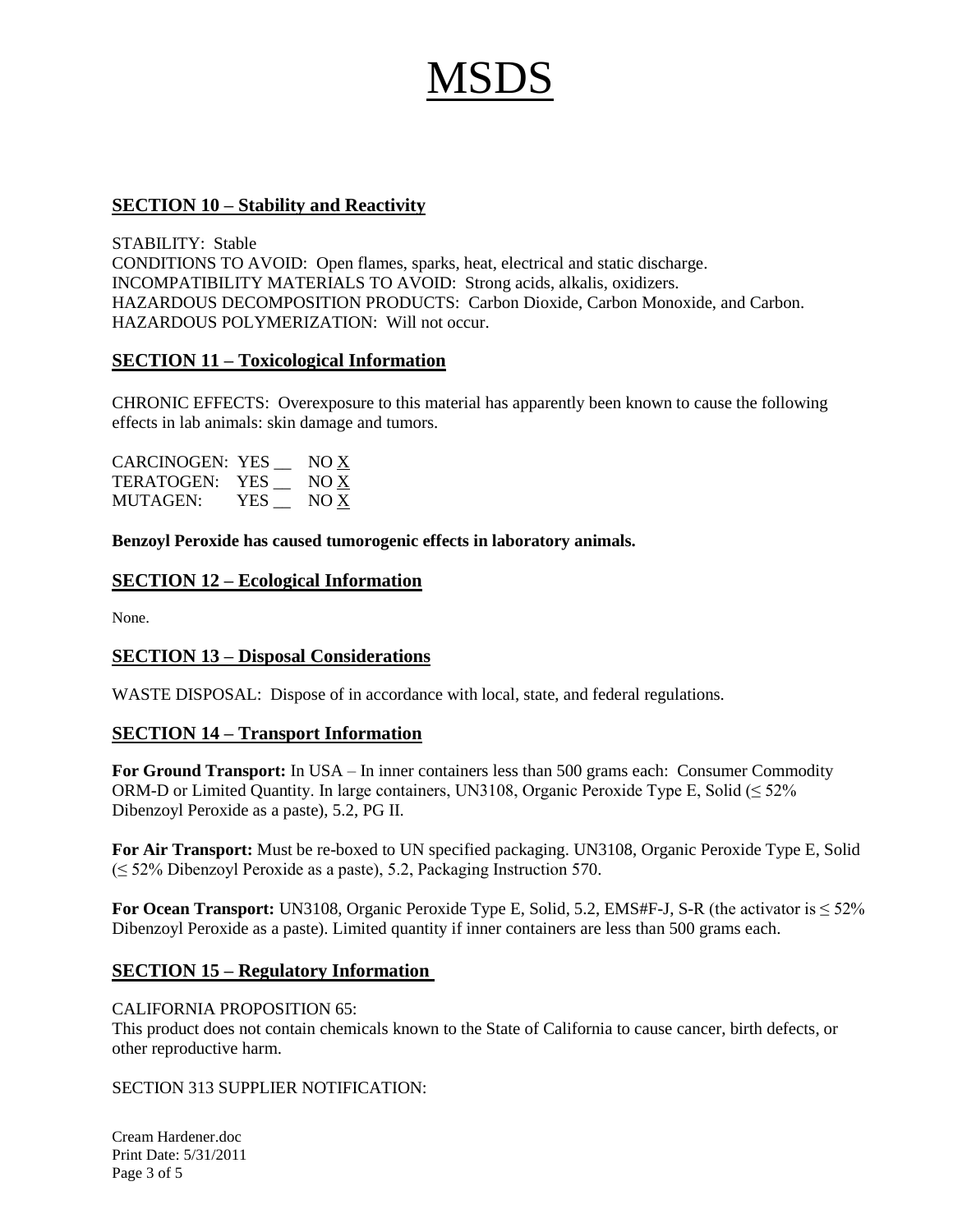This product contains the following toxic chemicals subject to the reporting requirements of the Emergency Planning and Community Right-To-Know Act of 1986 and 40 CFR 372:

| <b>CHEMICAL NAME</b>    | CAS           | % BY WGT      |
|-------------------------|---------------|---------------|
|                         |               |               |
| <b>Benzoyl Peroxide</b> | $94 - 36 - 0$ | $47.5 - 50\%$ |

This information must be included in all MSDS that are copied and distributed for this chemical.

# **SECTION 16 – Other Information**

| <b>HMIS RATING:</b>            | Health<br>Fire | 2<br>$\overline{2}$ | $4 =$ Extreme<br>$3 = High$                                             |
|--------------------------------|----------------|---------------------|-------------------------------------------------------------------------|
|                                |                | $\overline{2}$      | $2 = \text{Moderate}$                                                   |
|                                | Reactivity     |                     |                                                                         |
|                                |                |                     | $1 =$ Slight                                                            |
|                                |                |                     | $0 =$ Insignificant                                                     |
|                                |                |                     | Personal Protection - See Section VIII                                  |
| NOTE: ADDITIONAL PART NUMBERS: |                |                     |                                                                         |
| <b>Bulk Red</b>                |                | 27641               |                                                                         |
|                                |                |                     | 27008, 27010, 27020, 27027, 27110, 27120, 27121, 27125, 27169, 27170,   |
|                                |                |                     | 27172, 27173, 27174, 27607, 27604, 27607, 27610, 27616, 27626, 27632,   |
|                                |                |                     | 27644, 27649, 27663, 27673, 27690, 27690-1, 27697, 27750, 27751, 28015, |
|                                |                |                     | 28016, 28028, 28139, 28144, 28149, 28164, 28187                         |
| Bulk Lt. Red/Red Raspberry     |                | 28070               |                                                                         |
|                                |                |                     | 27032, 27034, 27111, 27128, 27171, 27633, 27656, 28071, 28143, 28148,   |
|                                |                | 28153               |                                                                         |
| <b>Bulk Light Blue</b>         |                | 27642               |                                                                         |
|                                |                | 27615, 28169        |                                                                         |
| <b>Bulk Blue</b>               |                | 27643               |                                                                         |
|                                |                |                     | 27012, 27022, 27041, 27112, 27115, 27122, 27160, 27619, 27622, 27628,   |
|                                |                |                     | 27634, 27646, 27665, 27675, 27676, 27677, 27678, 27679, 28029, 28030,   |
|                                |                |                     | 28136, 28141, 28146, 28151, 28156, 28159, 28163, 28165, 28167           |
| <b>Bulk White</b>              |                | 27640               |                                                                         |
|                                |                |                     | 27014, 27024, 27036, 27038, 27114, 27124, 27132, 27168, 27201, 27211,   |
|                                |                |                     | 27621, 27627, 27647, 27648, 27664, 27674, 28025, 28031, 28042, 28043,   |
|                                |                |                     | 28059, 28145, 28150, 28171, 28184, 28185                                |
| <b>Bulk Black</b>              |                | 28050               |                                                                         |
|                                |                |                     | 27031, 27035, 27037, 27624, 27669, 28032, 28052, 28183, 28186           |
| <b>Bulk Green</b>              |                | 27638               |                                                                         |
|                                |                | 27637, 28038, 28147 |                                                                         |
| <b>Bulk Yellow</b>             |                | 27636               |                                                                         |
|                                |                | 27614, 28168        |                                                                         |
|                                |                |                     |                                                                         |